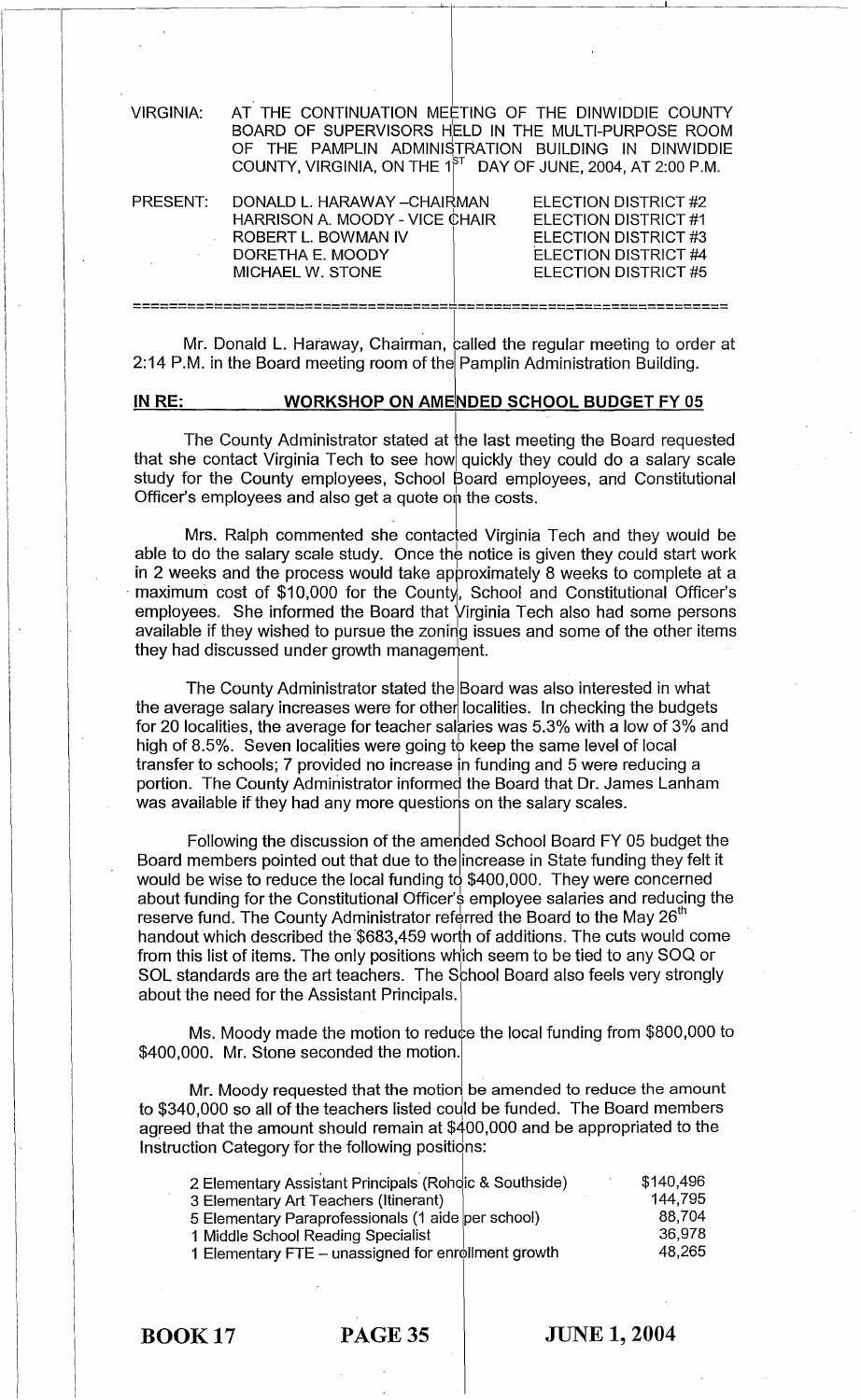$\label{eq:2.1} \frac{1}{\sqrt{2}}\int_{0}^{\infty}\frac{1}{\sqrt{2\pi}}\left(\frac{1}{\sqrt{2\pi}}\right)^{2}d\mu\int_{0}^{\infty}\frac{1}{\sqrt{2\pi}}\left(\frac{1}{\sqrt{2\pi}}\right)^{2}d\mu\int_{0}^{\infty}\frac{1}{\sqrt{2\pi}}\left(\frac{1}{\sqrt{2\pi}}\right)^{2}d\mu\int_{0}^{\infty}\frac{1}{\sqrt{2\pi}}\frac{1}{\sqrt{2\pi}}\frac{1}{\sqrt{2\pi}}\frac{1}{\sqrt{2\pi}}\frac{1}{\sqrt{2\pi}}$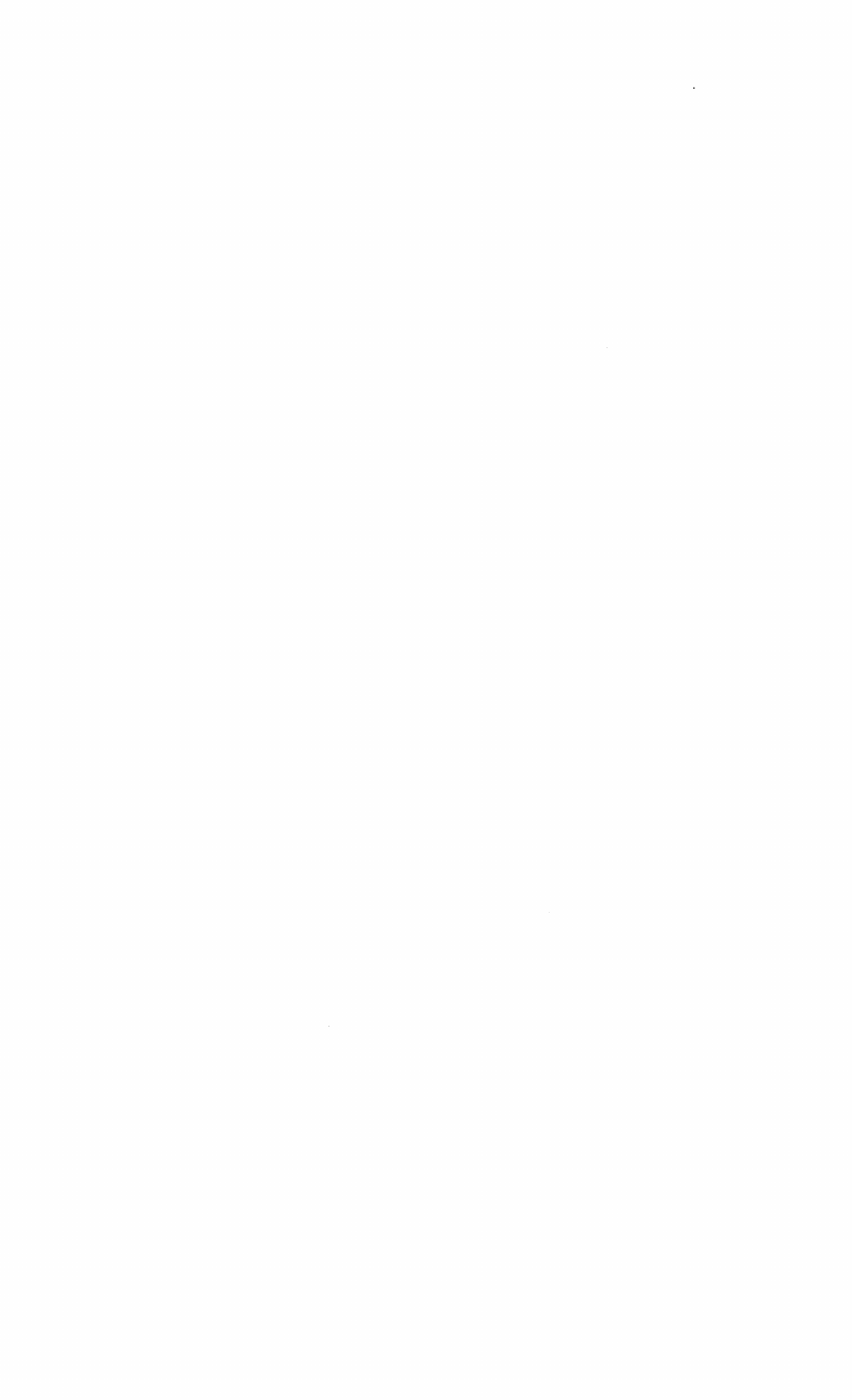Mr. Stone, Ms. Moody, Mr. Bowman, Mr. Moody, Mr. Haraway, voting "Aye",

BE IT RESOLVED by the Board of Supervisors of Dinwiddie County, Virginia that the local contribution to the FY05 School Budget be reduced from \$800,000 to \$400,000 to be appropriated to Instruction for the above listed positions.

#### IN RE: \_\_\_\_\_\_\_ AUTHORIZATION TO PROCEED WITH SALARY REVIEW VA TECH DEPARTMENT OF AGRICULTURE AND APPLIED ECONOMICS

The Board members all agreed that Staff should proceed with the salary review of the County employees, and Constitutional Officer's employees. They were concerned about the disparity between similar jobs between the County and School Board.

Upon motion of Mr. Bowman, Seconded by Mr. Moody, Mr. Bowman, Ms. Moody, Mr. Stone, Mr. Moody, Mr. Harawayl voting "Aye",

BE IT RESOLVED by the Board of Supervisors of Dinwiddie County, Virginia that Staff was authorized to contract with the VA Tech Department of Agriculture and Applied Economics to provide a salary review of the County employees, to include Constitutional Officer's employees.

#### IN RE: CLOSED SESSION

Mr. Stone stated I move to close this meeting in order to discuss matters exempt under section:

 $\S$ 2.2-3711 (A)(30) of the Code of Virginia - Personnel – Contract **Negotiations** 

Mr. Moody seconded the motion. Ms. Moody, Mr. Stone, Mr. Bowman, Mr. Moody, Mr. Haraway, voting "Aye", the Board moved into the Closed Meeting at 3:03 P.M.

The Board decided to postpone the Closed Session to receive an update on the County's bond rating. A vote having been made and approved the meeting reconvened into Open Session at 3:04 P.M.

### IN RE: UPDATE - DAVENPORT & COUNTY ATTORNEY TRIP TO NEW YORK FOR COUNTY BOND RATING

Mr. David Rose, Davenport, stated that at the joint meeting with the IDA, School Board, and Board of Supervisors, the Board authorized members of the Staff, Chairman of the Board of Supervisors, the County Attorney and him to go to New York to meet with the rating Agencies to discuss the proposed multi-year Capital Plans of the County including the planned \$55 million of school related construction. "The initial response from all three Agencies to Dinwiddie's plans was most favorable and we expect to obtain the desired "A" range investment grade ratings which are viewed as a key cornerstone of the County's overall, long-term fiscal integrity. To that end, the A@encies were all impressed by the "informal practices/policies" of the County particularly as they pertain to your level of Undesignated General Fund Balance and annual usage of cash to fund ongoing capital requirements.

The Rating Agencies did, however, encourage our delegation to "formalize" a series of these policies so as to provide both their organizations with additional comfort when formally providing their respective ratings and as a form of long-term protection for the County under subsequent Boards. The concept being that if solid policies are in place, future Boards and Staff will be

BOOK 17 PAGE 35 JUNE 1,2004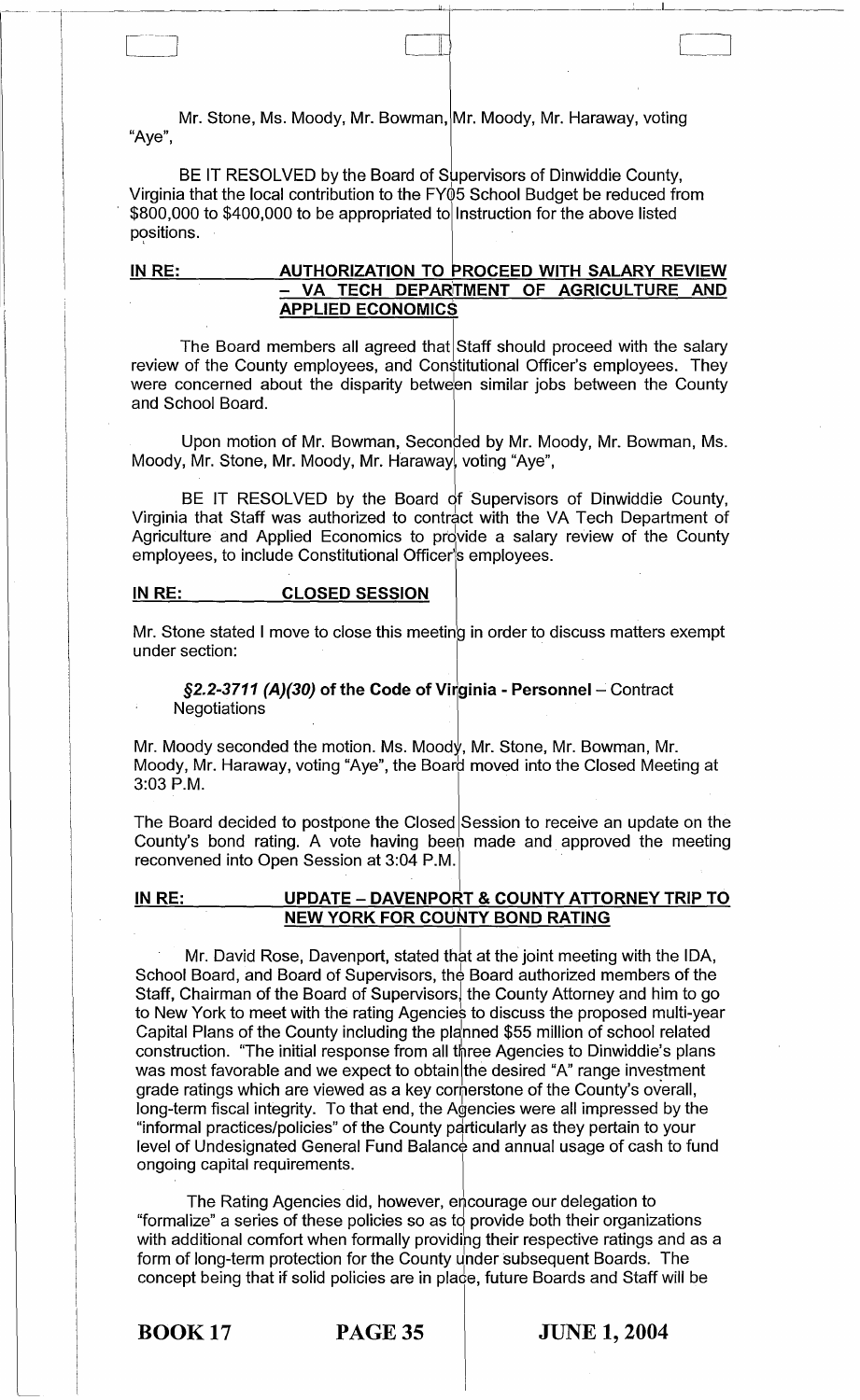more reluctant to make short-term financial decisions that are expedient and not necessarily in the long-term best interest of Dinwiddie's citizens. Experience in Virginia and nationally has shown that subsequent Boards are most reluctant to alter written policies that are publicly established." He requested that the Board adopt the investment policies as outlined in the memo.

Mr. Dan Siegel, County Attorney, asked if there were any questions about the New York trip. He commented the agency representatives were very impressed with the fiscal management for the past 10 to 15 years and the tax rates. Their concern was the investment policies outlined by Mr. Rose. The County Attorney stated he was impressed with the responses he received from the rating agencies.

#### **IN RE: CLOSED SESSION**

Mr. Bowman stated I move to close this meeting in order to discuss matters exempt under section:

## **§2.2-3711 (A)(30) of the Code of Virginia - Personnel - Contract** Negotiations

Mr. Moody seconded the motion. Mr. Bowman, Ms. Moody, Mr. Stone, Mr. Moody, Mr. Haraway, voting "Aye", the Board moved into the Closed Meeting at 3:14 P.M.

A vote having been made and approved the meeting reconvened into Open Session at 4:21 P.M.

#### **IN RE: CERTIFICATION**

**Whereas,** this Board convened in a closed meeting under §2.2-3711 A. 30 - Contract Negotiations

**And whereas,** no member has made a statement that there was a departure from the lawful purpose of such closed meeting or the matters identified in the motion were discussed.

**Now be it certified,** that only those matters as were identified in the motion were heard, discussed or considered in the meeting.

Upon motion of Mr. Bowman, Seconded by Mr. Stone, Mr. Bowman, Ms. Moody, Mr. Stone, Mr. Moody, Mr. Haraway, voting "Aye", this Certification Resolution was adopted.

## **IN RE:** WORKSHOP - - ROUTE 1& 460 CORRIDOR **ENHANCEMENT STUDY**

Mr. Guy Scheid, Director of Planning, stated this workshop is to provide an overview of the information, which has been gleaned from the meetings held throughout the County for the Route 1 and Route 460 Corridor Enhancement Study. He commented Ms. Vaughn Rinner, Director of Planning Principal, Landmark Design Group, would present the information and if the Board of Supervisors or Planning Commissioners had any questions or suggestions to let her know.

Ms. Rinner with the Landmark Design Group presented the following topics to the Board and Planning Commission:

4:00 pm  $-$  4:05 pm Agenda review

4:05 pm - 4:15 pm Implementation

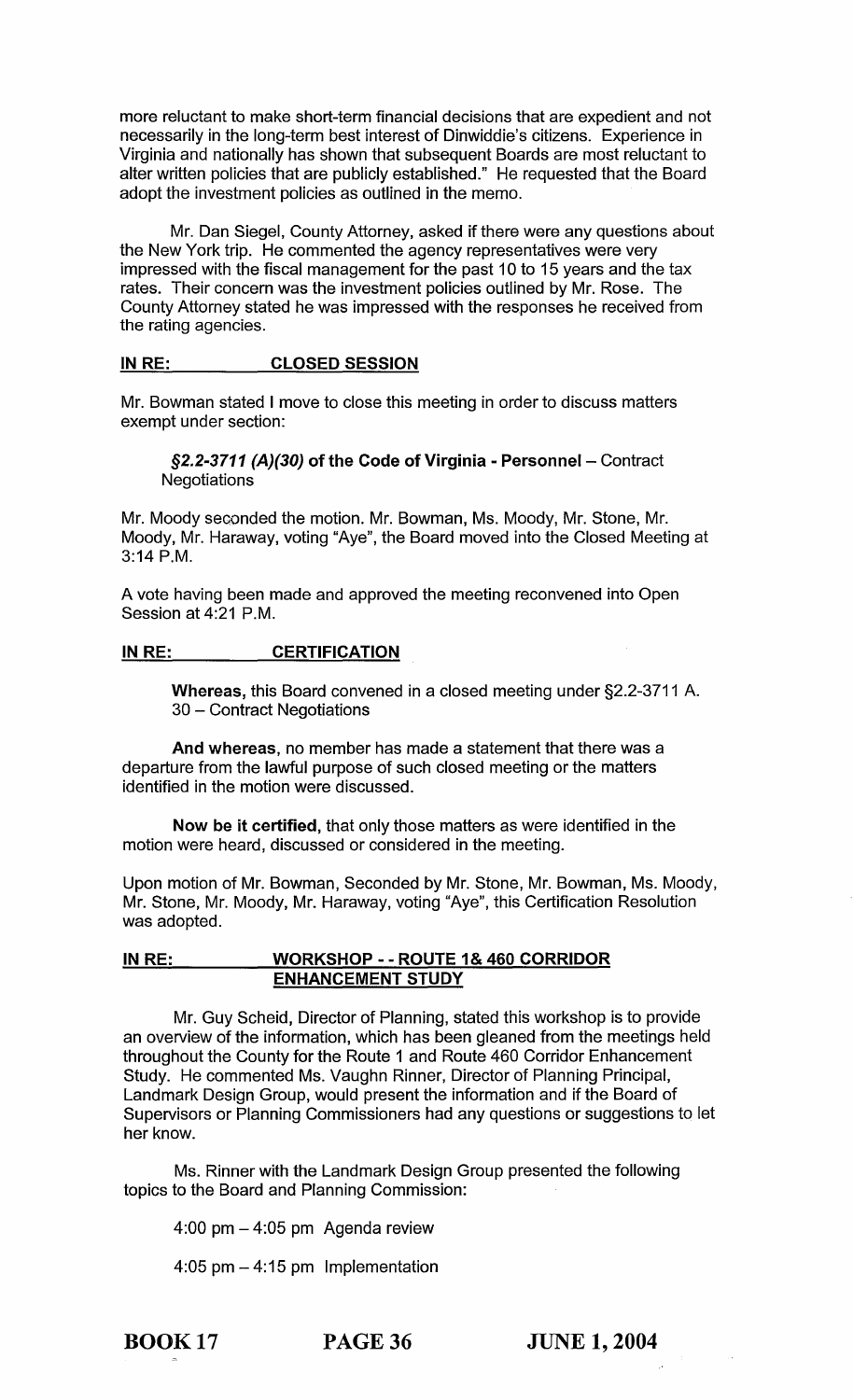$4:15$  pm  $-4:25$  pm Priorities

4:25 pm - 4:40 pm Action Strategies and General Recommendations

L,

4:40 pm - 4:50 pm Roadway Goals

4:50 pm – 5:20 pm Focus Area Summaries

. In the second second second second second second second second second second second second second second second second second second second second second second second second second second second second second second sec

5:20 pm – 5:30 pm General Discussion

# **RE: ADJOURNMENT**

 $\epsilon_{\rm max}$  Upon Motion of Mr. Moody, Seconded by Mr. Bowman, Mr. Stone, Mrs. Moody, Mr. Bowman, Mr. Moody, Mr. Haraway voting "Aye", the meeting adjourned at 6:05 P.M.  $\vert$ 

Donald L. Haraway, Chairman

 $\begin{picture}(10,10) \put(0,0){\line(1,0){10}} \put(10,0){\line(1,0){10}} \put(10,0){\line(1,0){10}} \put(10,0){\line(1,0){10}} \put(10,0){\line(1,0){10}} \put(10,0){\line(1,0){10}} \put(10,0){\line(1,0){10}} \put(10,0){\line(1,0){10}} \put(10,0){\line(1,0){10}} \put(10,0){\line(1,0){10}} \put(10,0){\line(1,0){10}} \put(10,0){\line(1$ 

ATTEST: Zleudy Zelber Lalph Wendy Weber Ralph County Administrator

labr

'-

: -t.